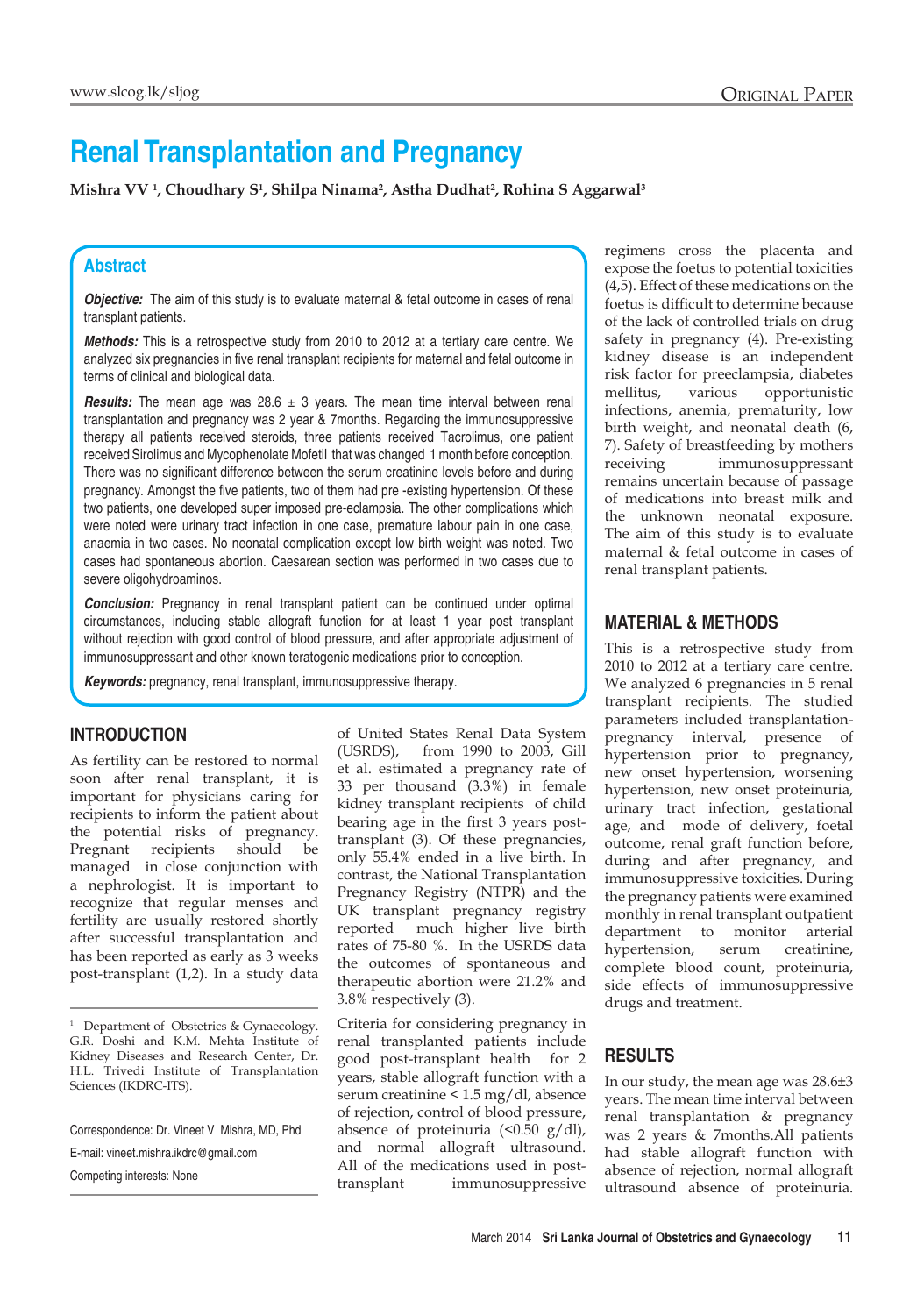| <b>Table 1: Demographic Features</b>                                                                                                      |                          |                          |                          |                          |                   |                          |  |
|-------------------------------------------------------------------------------------------------------------------------------------------|--------------------------|--------------------------|--------------------------|--------------------------|-------------------|--------------------------|--|
| Case                                                                                                                                      |                          | 2                        | 3                        | 4                        | 5                 | 6                        |  |
| Age(years)                                                                                                                                | 28                       | 30                       | 26                       | 28                       | 31                | 30                       |  |
| Date of Tx                                                                                                                                | 05/12/07                 | 19/07/11                 | 23/11/07                 | 19/11/08                 | 22/03/08          | 05/12/07                 |  |
| Type of Tx                                                                                                                                | protocol                 | Control                  | protocol                 | protocol                 | cadaver           | protocol                 |  |
| Donor relation                                                                                                                            | father                   | Father                   | Husband                  | mother                   | cadaver           | father                   |  |
| <b>HLA</b> match                                                                                                                          | 3/6                      | 3/6                      | 0/6                      | 3/6                      |                   | 3/6                      |  |
| Basic disease                                                                                                                             | <b>CGN</b><br><b>CKD</b> | <b>CGN</b><br><b>CKD</b> | <b>VUR</b><br><b>CKD</b> | <b>CGN</b><br><b>CKD</b> | PIH<br><b>CKD</b> | <b>CGN</b><br><b>CKD</b> |  |
| Year of pregnancy                                                                                                                         | Feb<br>2010              | Nov<br>2012              | Jan<br>2011              | June<br>2012             | Mar<br>2012       | Nov<br>2012              |  |
| Duration of pregnancy                                                                                                                     | 9 month                  | 2 month                  | 3 month                  | 9 month                  | 8 month           | 6week                    |  |
| *Firet nationt conceived for the second time in November 2012 and onted for MTP at 6 week #CGN(Chronic glomerulonenbritis) Vesicoureteral |                          |                          |                          |                          |                   |                          |  |

First patient conceived for the second time in November 2012 and opted for MTP reflux (VUR) ,Pregnancy induced hypertension(PIH)

Regarding immunosuppressive therapy , all patients received steroids , three patients received Tacrolimus, 1 patient received Sirolimus & Mycophenolate mofetil that was changed 1 month before conception. There was no significant difference between the serum creatinine levels before and during pregnancy. Two patients had hypertension before pregnancy which was controlled by anti-hypertensive drugs, amongst them one patient developed superimposed pre-eclampsia controlled with Tablet Nifedipine retard 20mg TDS and Tablet Alpha-methyl dopa 500mg QID .

Anaemia was noted in two cases, urinary tract infection in one case & pre-term labour developed in one patient (who delivered at 32 weeks by vaginal route). Two cases had spontaneous abortion. Caesarean section was performed in two cases in view of severe oligohydroamnios. One patient conceived twice but opted for termination of second pregnancy at 6 week of gestation in view of health & economic status. No neonatal complications except low birth weight were noted.

## **Discussion**

Pregnancy after kidney transplantation is a better option for female recipients of child bearing age who wish to have a family. During pregnancy it is important to pay close attention to medical complications such as worsening of hypertension and development of preeclampsia, risk of opportunistic infection, and worsening of anemia.

Mycophenolic acid is contraindicated during pregnancy. Sirolimus should be avoided during pregnancy. Drugs that can be used during pregnancy are steroids, Azathioprine, Cyclosporine and Tacrolimus. Frequent monitoring of Tacrolimus and Cyclosporine is required. Breast feeding is avoided for drugs except steroid. Biopsy can be done during acute reaction. Vaginal delivery is preferred, while caesarean delivery is indicated only for obstetrical reasons. .Mycophenolic acid (MPA) products have been reported to cause various deformities such as hypoplastic nails, shortened fifth fingers, and ear and facial deformities (8, 9, and 10). MPA products and Sirolimus are to be avoided and discontinued 6 weeks prior to a planned pregnancy (11, 12, and 13).

Hypertension and Preeclampsia developed in 50% of pregnant renal transplant recipients compared to

| <b>Table 2: Pre-Pregnancy Status</b>                                                                                      |                   |                   |                   |                    |                   |                 |  |
|---------------------------------------------------------------------------------------------------------------------------|-------------------|-------------------|-------------------|--------------------|-------------------|-----------------|--|
|                                                                                                                           | CASE <sub>1</sub> | CASE <sub>2</sub> | CASE <sub>3</sub> | CASE4              | CASE <sub>5</sub> | CASE 6          |  |
| S.creat                                                                                                                   | $1 - 1.1$         | $0.8 - 1.0$       | $1.1 - 1.2$       | $0.8 - 1.0$        | $0.8 - 1.0$       | $1 - 1.1$       |  |
| Urine protein                                                                                                             | Nil               | Nil               | Nil               | Nil                | Nil               | Nil             |  |
| Maternal infection                                                                                                        | No                | No                | HCV+              | No                 | No                | No              |  |
| Antihypertensives                                                                                                         | NFR20BD           | No                | No                | No                 | Amlo 5            | NFR20BD         |  |
|                                                                                                                           | Dilzem SR         |                   |                   |                    | <b>OD</b>         | <b>DilzemSR</b> |  |
| Immunosupressants                                                                                                         | Pred 10           | Pred 10           | Pred 10           | Pred 10            | Pred 10           | Pred 10         |  |
|                                                                                                                           | Tacro 1mg BD      | Siro 1 OD         | Tacro 1 mg BD     | <b>MMF 360 TDS</b> | Tacro 0.5 OD      | Tacro 1mg BD    |  |
| <b>Graft Doppler</b>                                                                                                      | <b>WNL</b>        | <b>WNL</b>        | <b>WNL</b>        | <b>WNL</b>         | <b>WNL</b>        | <b>WNL</b>      |  |
| General condition                                                                                                         | Good              | Good              | Good              | Good               | Good              | Good            |  |
| #NifedipineRetard(NFR),Amlodipine(Amlo),Prednisolone(Pred),Tacrolimus(Tacro),Sirolimus(Siro), Mycophenolate mofetil (MMF) |                   |                   |                   |                    |                   |                 |  |